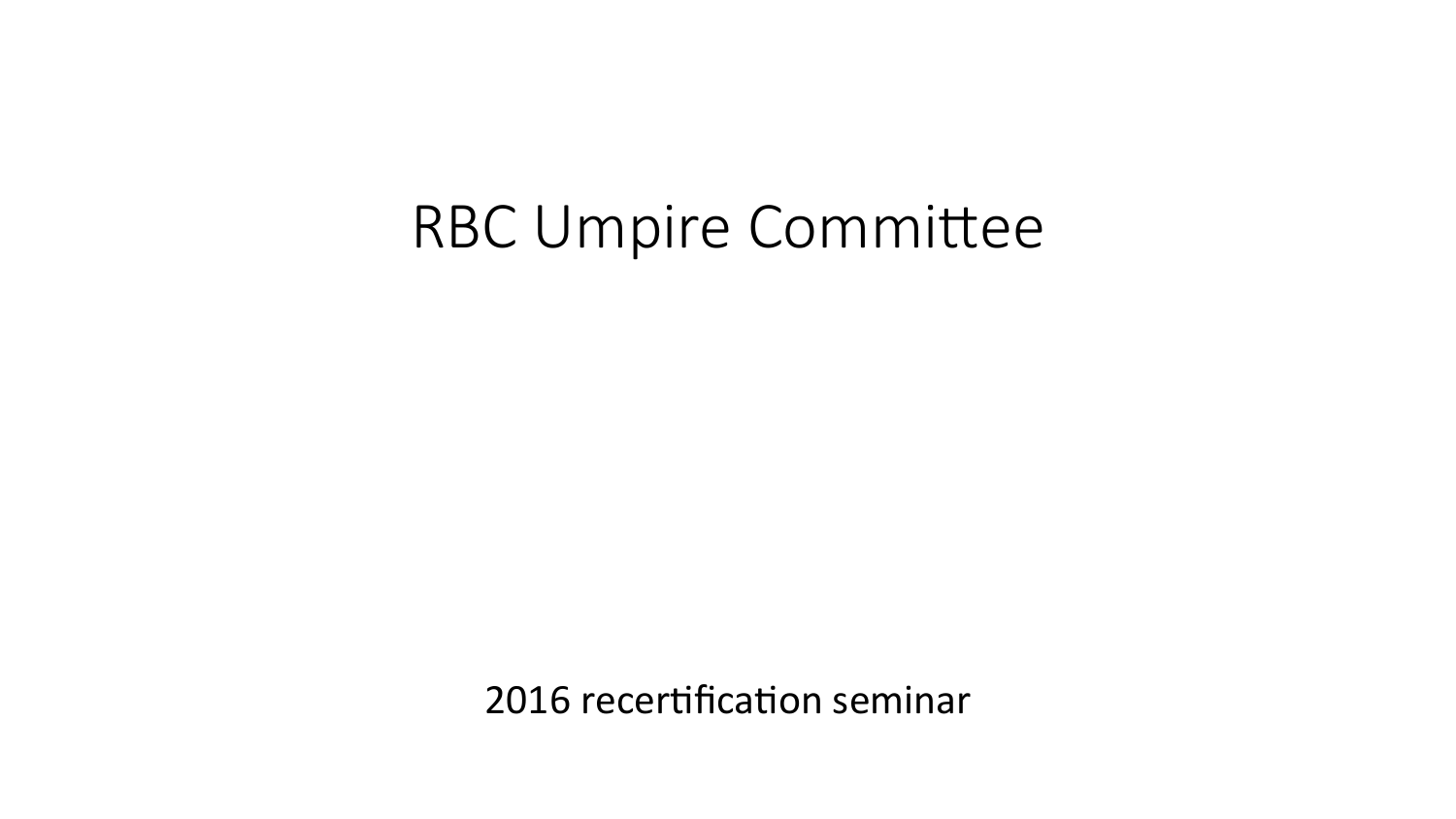## How did we do business?

- · Six Conference calls
- One Face-to-face meeting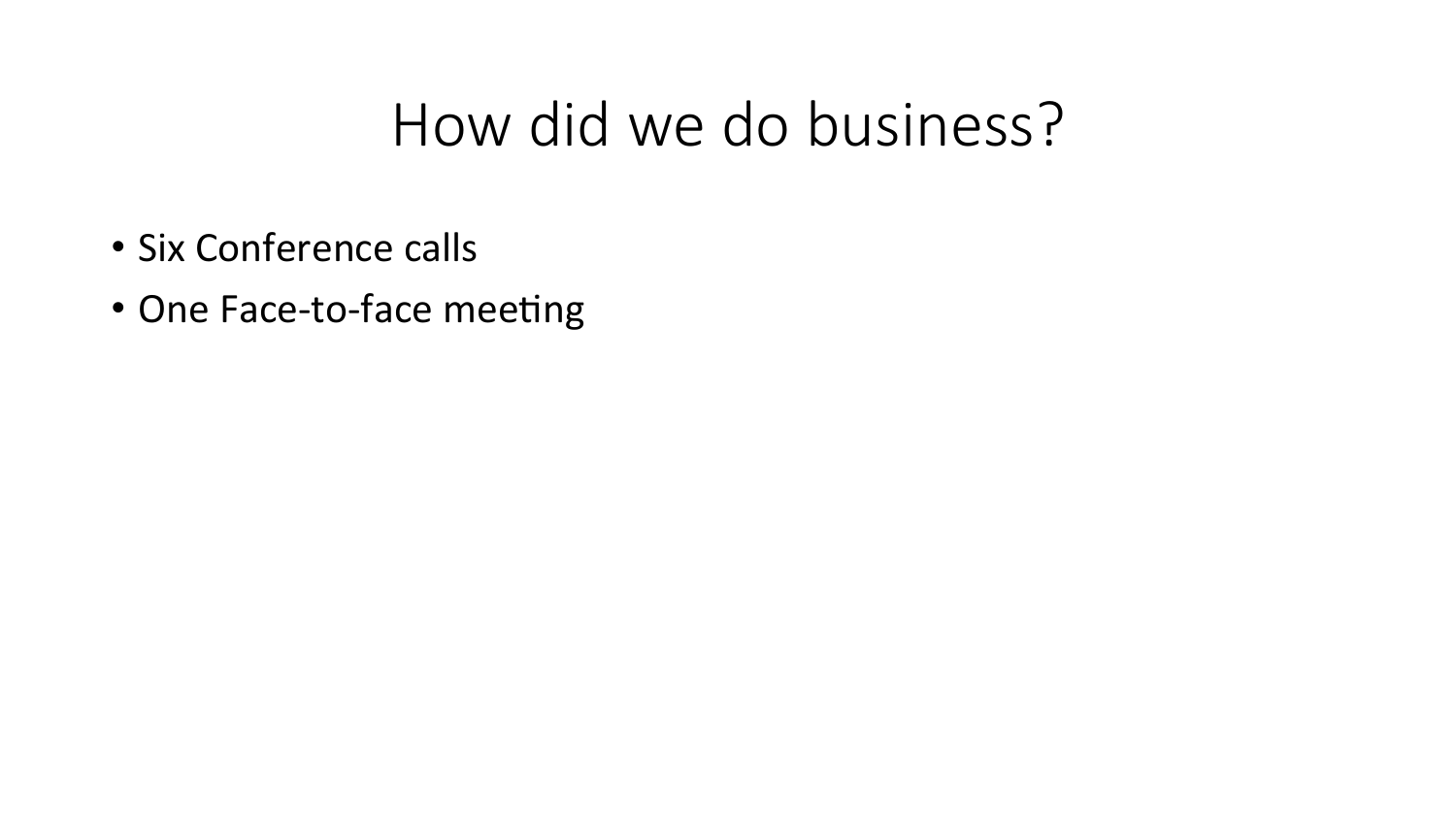# What did we get up to?

- Most time spent on filling juries
- New Terms of Reference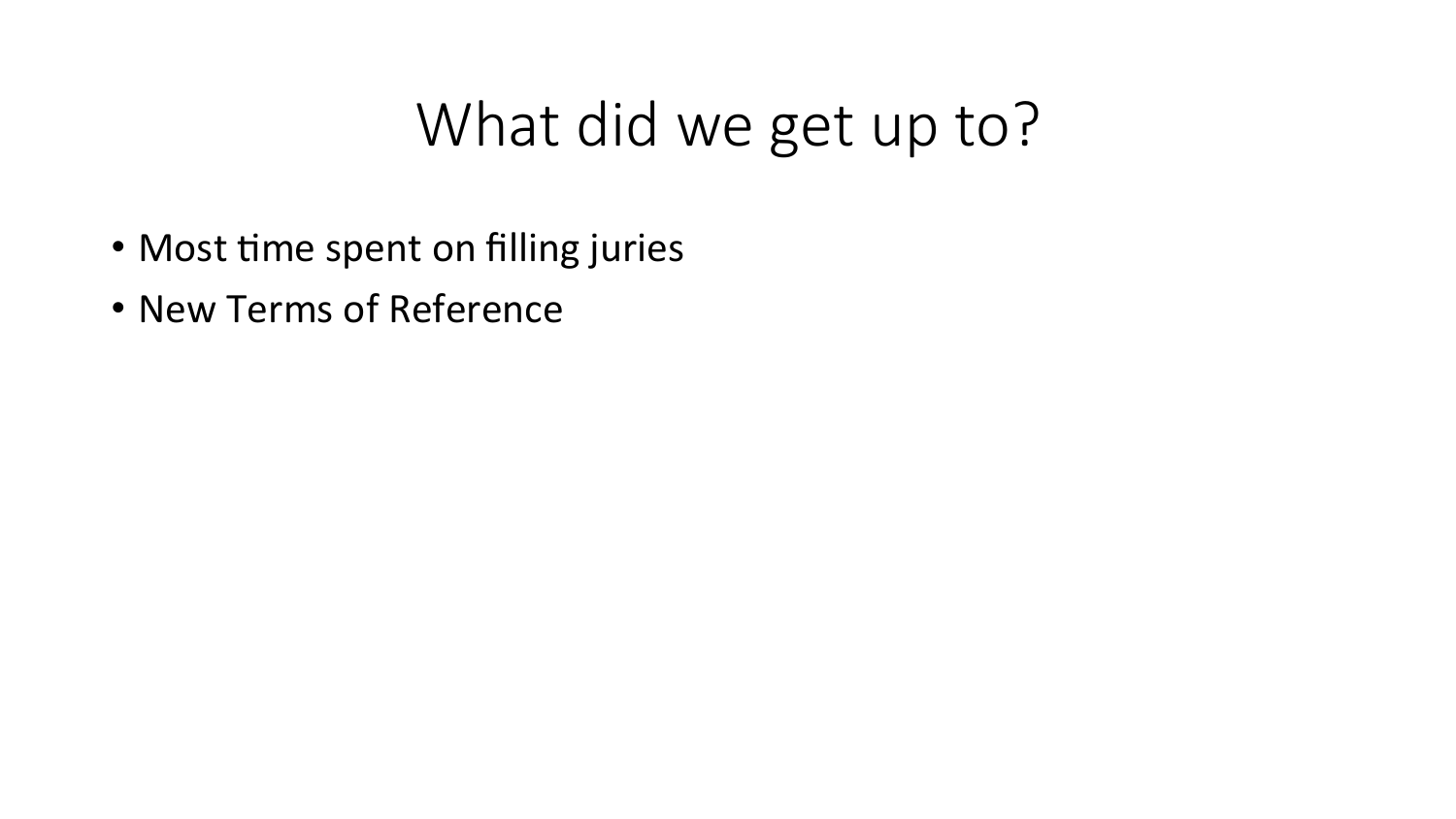# From the Terms of Reference…

#### **Composition**

The Umpire Committee will be elected by those Licensed Umpires in British Columbia in attendance at the Annual Umpire Recertification Seminar. The Umpire Committee shall consist of between four  $(4)$  to seven  $(7)$  individuals as follows:

o Up to six (6) Licensed Umpire Representatives

o One (1) President of Rowing BC

The Umpire Committee can appoint a Licensed Umpire to fill a vacancy.

#### **Election**

No later than thirty (30) days prior to the Annual Umpire Recertification Seminar, Rowing BC shall issue an open call to Licensed Umpires for positions on the Umpire Committee. Voting will take place during the Annual Umpire Recertification Seminar. The Chairperson of the Umpire Committee will be elected by the Umpire Committee during the first meeting following the Annual Umpire Recertification Seminar.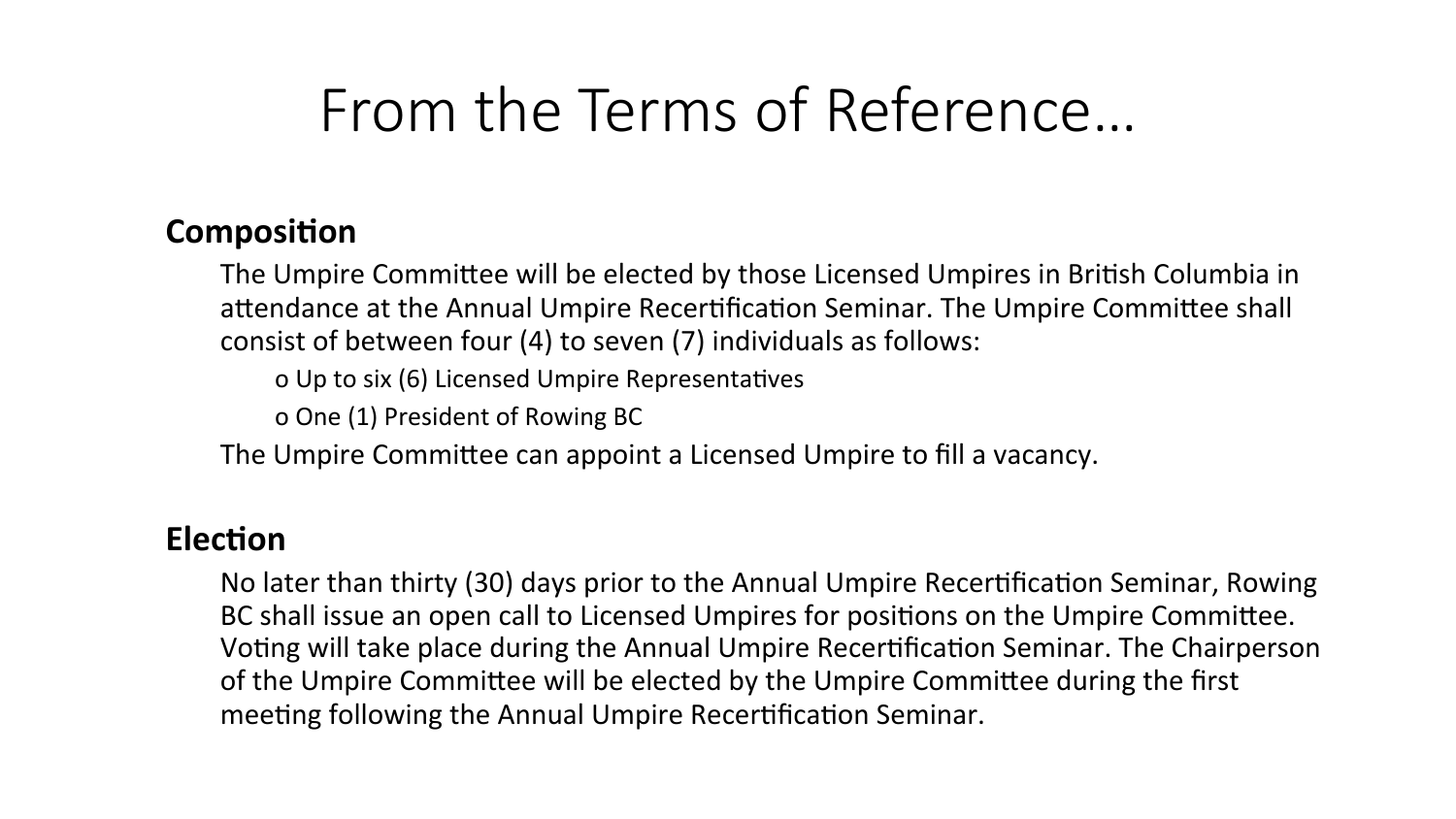# What did we get up to?

- Most time spent on filling juries
- New Terms of Reference
- National juries for 2015
- National juries for 2016
- Cross-border exchange with the NorthWest umpires
- Umpire clinics
- Chief Umpire clinics
- Evaluations
- Equipment
- Communications
- Email distribution list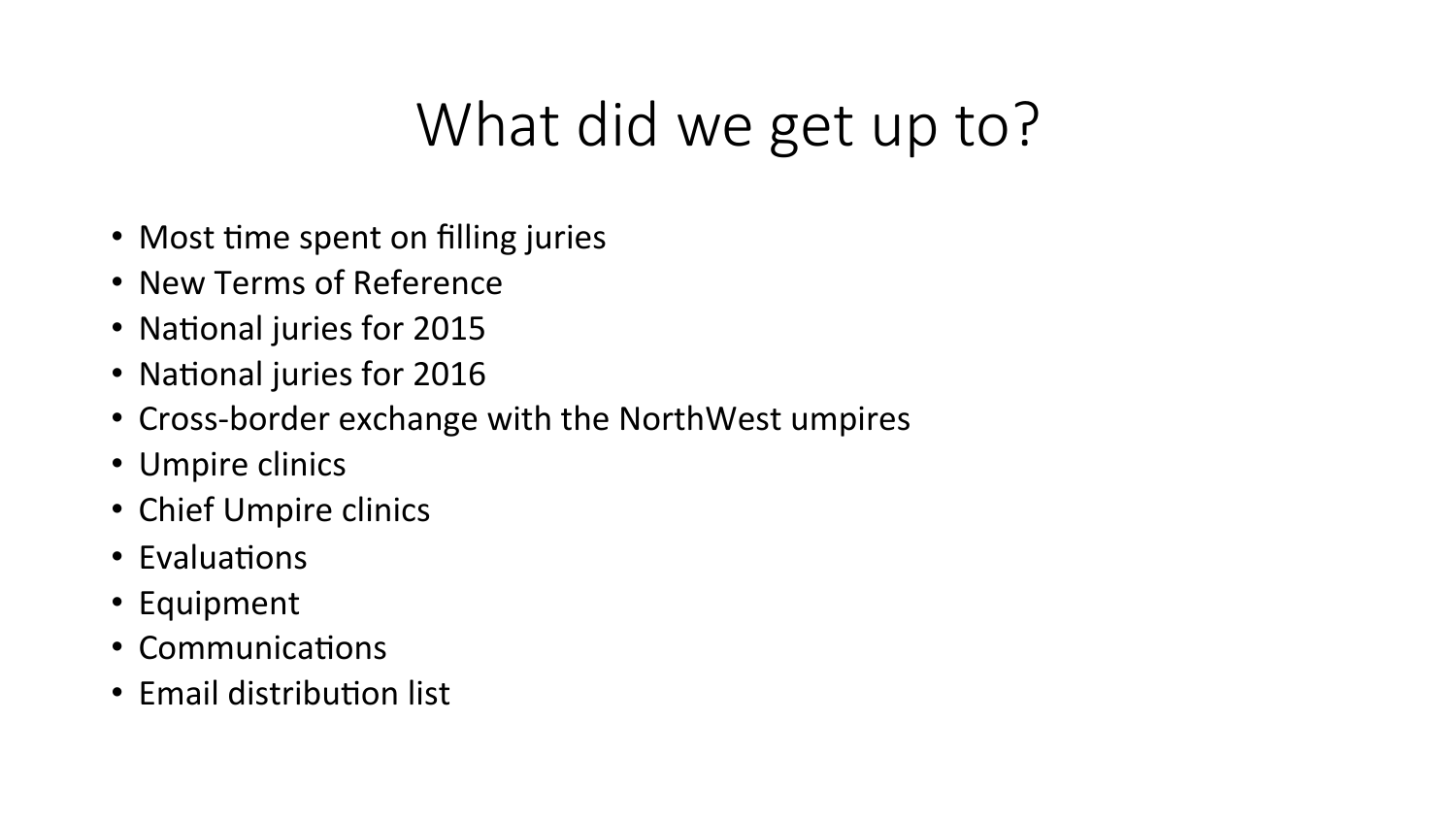# General

- FISA Umpire news
- RCA Long Service Awards
- Juries at local regattas

|      |               | <b>Mainland</b> |                         |       | <b>Island</b> |                         |       | <b>Interior</b> |                         |                |
|------|---------------|-----------------|-------------------------|-------|---------------|-------------------------|-------|-----------------|-------------------------|----------------|
| Year | Total<br>days | Local           | National or<br>regional | Total | Local         | National or<br>regional | Total | Local           | National or<br>regional | Total          |
| 2009 | 35            | 9               |                         | 9     | 22            | 3                       | 25    | $\mathbf{1}$    |                         | 1              |
| 2010 | 40            | 10              | 3                       | 13    | 24            | $\overline{2}$          | 26    | $\mathbf{1}$    |                         | $\mathbf{1}$   |
| 2011 | 45            | 15              |                         | 15    | 24            | 3                       | 27    |                 | 3                       | 3              |
| 2012 | 49            | 18              | $\overline{2}$          | 20    | 25            | $\overline{3}$          | 28    | $\mathbf{1}$    |                         | 1              |
| 2013 | 42            | 18              |                         | 18    | 23            |                         | 23    | 1               |                         | $\mathbf{1}$   |
| 2014 | 53            | 17              | $\overline{2}$          | 19    | 27            | 5                       | 32    | $\overline{2}$  |                         | $\overline{2}$ |
| 2015 | 47            | 13              | 7                       | 20    | 21            | 3                       | 24    | 3               |                         | 3              |
| 2016 | 52            | 24              | $\overline{7}$          | 17    | 26            | 3                       | 22    | $\overline{2}$  |                         | $\overline{2}$ |